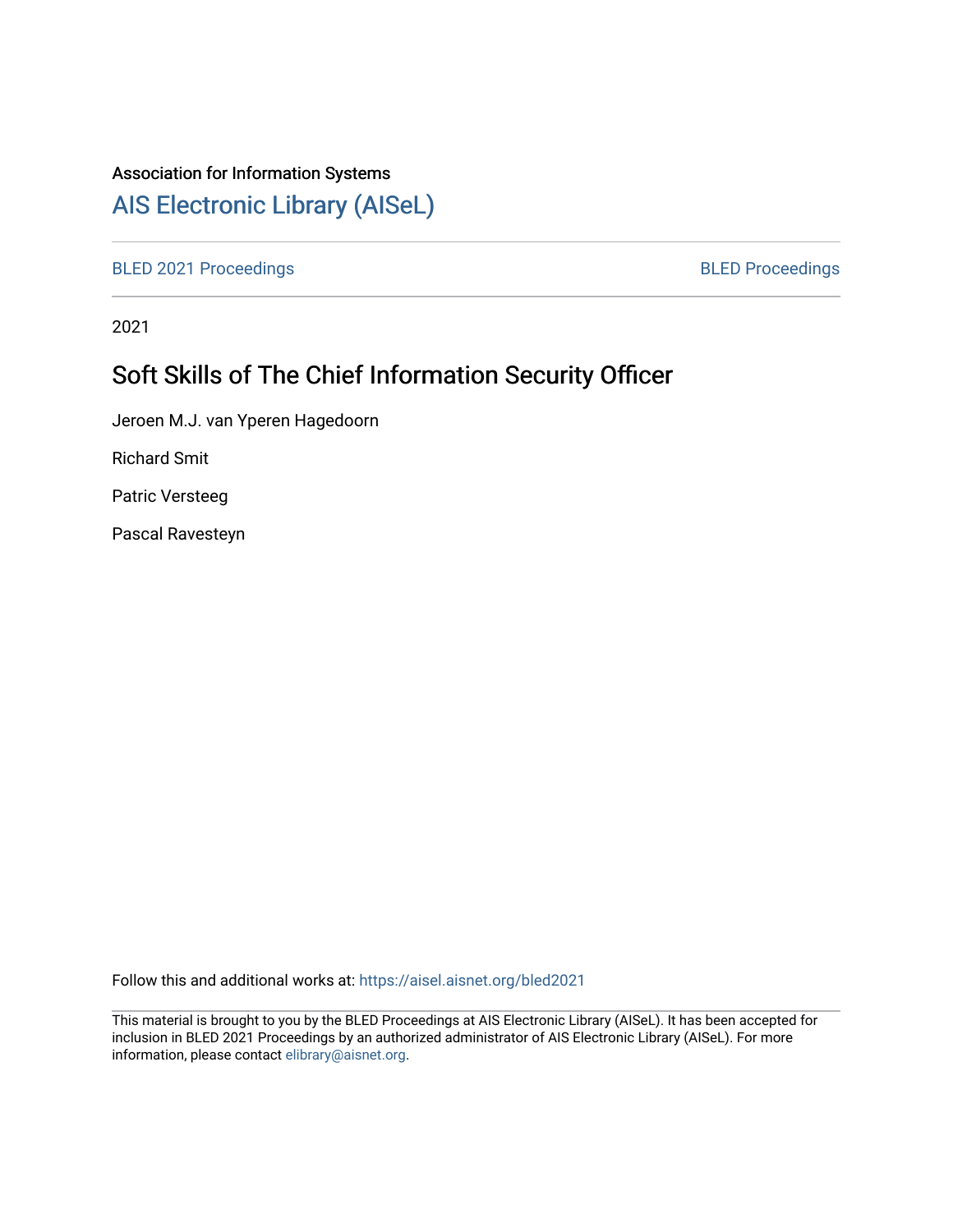# **SOFT SKILLS OF THE CHIEF INFORMATION SECURITY OFFICER**

# JEROEN M.J. VAN YPEREN HAGEDOORN,<sup>1</sup> RICHARD SMIT,<sup>2</sup> PATRIC VERSTEEG<sup>1</sup> &

PASCAL RAVESTEIJN<sup>1</sup>

<sup>1</sup>HU University of Applied Sciences, Utrecht, Netherlands; e-mail: jmj.van.yperen@kpnmail.nl, Info@vsec.nl, pascal.ravesteijn@hu.nl <sup>2</sup>Amsterdam University of Applied Sciences, Amsterdam, Netherlands; e-mail: r.smit@hva.nl

**Abstract** This study addresses the role of a Dutch chief information security officer (CISO) and the soft skills required in this leadership role. The overview of soft skills is the outcome of the CISO perspectives in a Delphi study combined with an analysis of soft skills mentioned in job ads. A comparison with an earlier US-based study revealed that soft skills are ranked differently by Dutch CISOs. Moreover, we found that soft skills are not clearly described in job ads – none of these ads had explicitly listed soft skills. The present study demonstrates that CISOs with soft skills are in demand. The development of soft skills starts at a young age through various social activities and is also the result of self-actuation. The practical implications of this study are that it offers insights into the soft skills required for the role and discusses best-fitting leadership styles and ways in which organisations should include soft skills in recruitment.

**Keywords:** CISO, soft skills, leadership, self actuation, job ads, recruitment, business need



DOI https://doi.org/10.18690/978-961-286-485-9.34 ISBN 978-961-286-485-9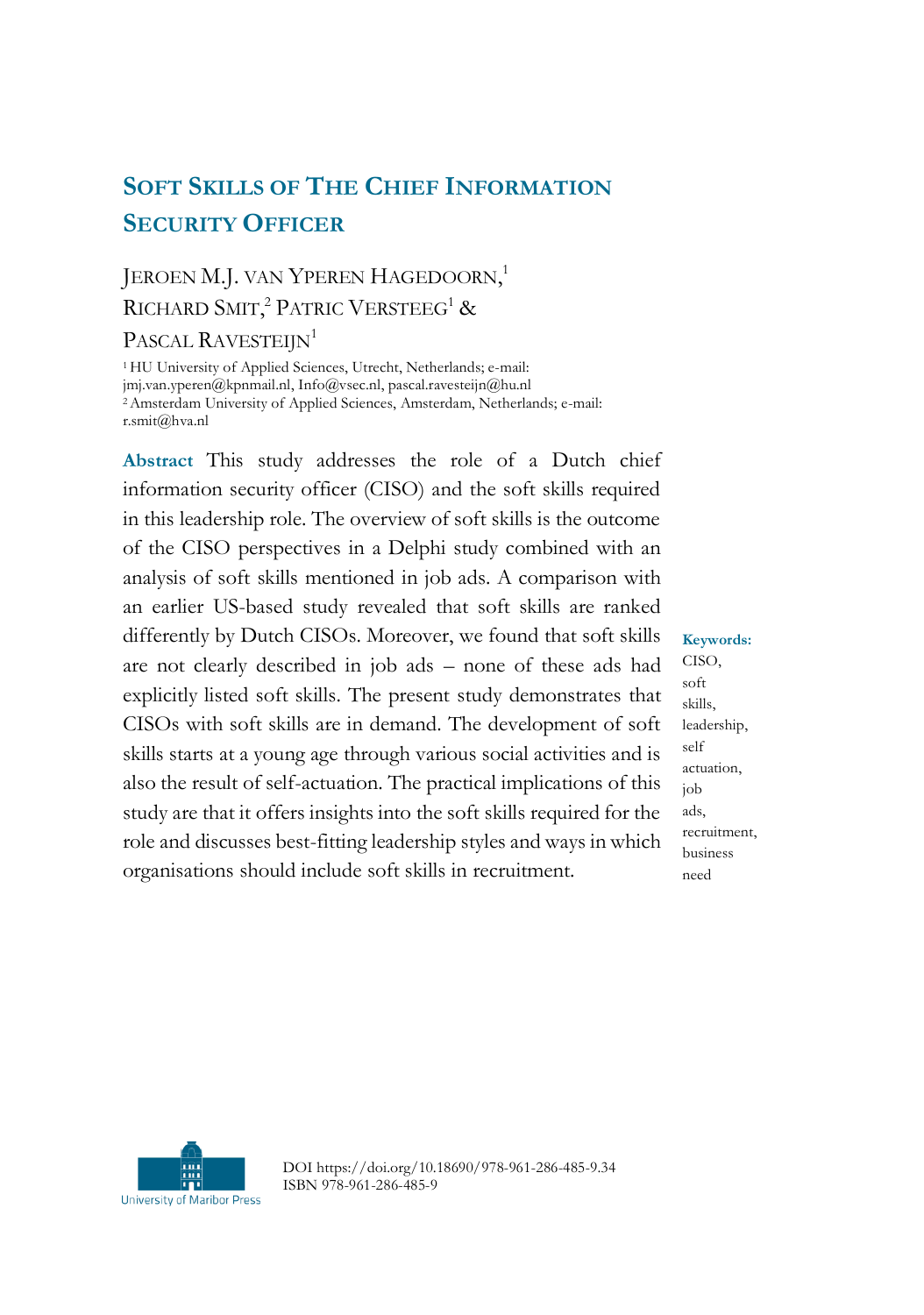#### **1 Introduction**

IT systems or IT-powered solutions are prolific nowadays. Organisations use IT systems to support the information flows in their business processes, and IT is the primary process in digitally enabled companies (The Open University, 2019). The threat of misuse or abuse of IT systems causes high risks to organisations, and the need to protect IT systems and the information they contain has therefore increased significantly (ENISA, 2019).

A chief information security officer (CISO) is responsible for an organisation's information security programme (IGguru , 2019). The CISO manifesto defines a CISO as 'a senior-level executive who has the responsibility to establish and maintain the organisation's security program' (Hayslip, 2019), and according to Death (2019), the right combination of hard and soft skills is the key to being a successful CISO. Searching for the keywords 'CISO' and 'soft skills' in academic libraries at the HU University of Applied Sciences Utrecht, the University of Amsterdam and the Amsterdam University of Applied Sciences returned a single book: CISO Soft Skills by Collette, Gentile and Gentile (2008). This observation aligns with our problem statement that there is little to no academic research on the topic of CISOs, leadership and soft skills. Our research answers the following main research question: *What soft skills positively influence the CISO leadership position in Dutch organisations with more than 500 employees?*

#### **2 Soft skills for leaders**

Putrus (2019, p. 29) has found that the role of the CISO shifts from a technical implementer of security hardware and software to a more business-focused executive or leader. Multiple books are available both on CISO leadership, for example Essential principles for success (Fitzgerald & Krausse, 2007) and The CISO handbook (Gentile & Ron Collette, 2016), and on the CISO leadership role, risk management and CISO positions. However, here is little to no relevant academic literature that describes soft skills in relation to CISOs and their leadership position.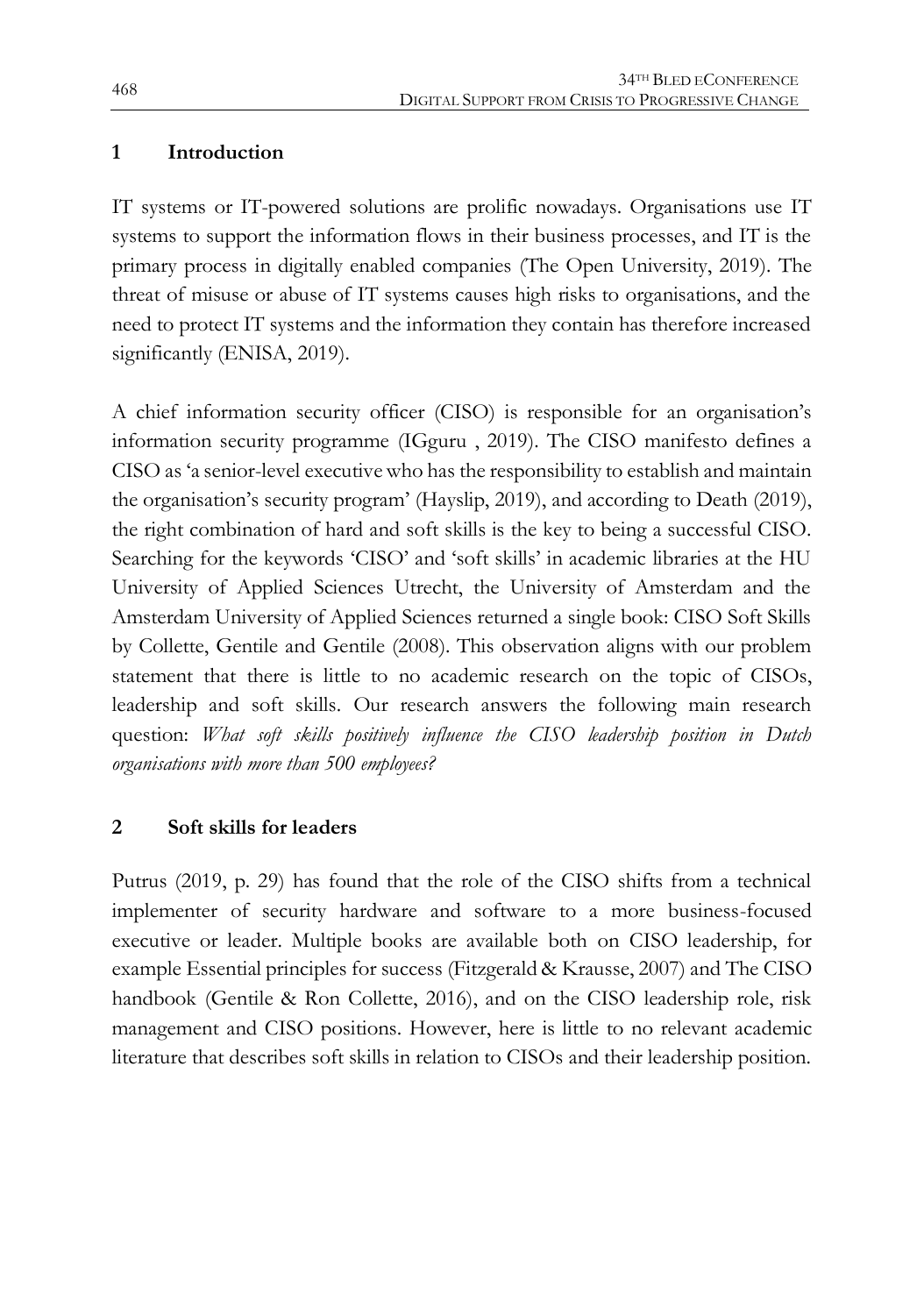Our literature review revealed a broad academic view on soft skills. Defining the term 'soft skills' is complicated and influenced by multiple factors (Chimatti, 2016), and Matteson et al. (2016) state that soft skills are often a catch-all category for nontechnical skills. Technical skills are the skills required to perform a job, and soft skills are for interpersonal relations. Moreover, interactions with people (via parents, school, sports and other activities) fuel the learning process for developing soft skills.

Van Laar et al. (2017) describe a conceptual framework of 21st-century skills (learning skills, digital skills and life skills), as they suggest that employees' skills extend beyond their professional knowledge. Solely learning hard skills or gaining only professional knowledge is not sufficient for the ideal profile of the modern employee; the addition of soft skills to the skill set is emphasised by Cano et al. (2013). Their conclusion is that on one's career journey, the development of soft skills should occur in parallel to the development of the necessary hard skills. Furthermore, the development of professional IT skills is essential, and the development of personal skills will be even more significant.

Our research into soft skills in general yielded results of Weber et al, (2011); Zhang (2012) and Mar (2016). Part of the research question of this study pertains to the soft skills that positively influence the CISO leadership position. Therefore, the soft skills identified by Robles (2012, p. 455) were chosen as a foundation, as they are aimed at business leaders. Robles' list of 10 most relevant soft skills is presented below and was confirmed by our response group. No additional soft skills were introduced by the response group.

The 10 most relevant soft skills, according to Robles (2012, p. 445), are as follows:

- Integrity
- Communication
- Courtesy
- Responsibility
- Interpersonal skills
- Professionalism
- Positive attitude
- Teamwork skills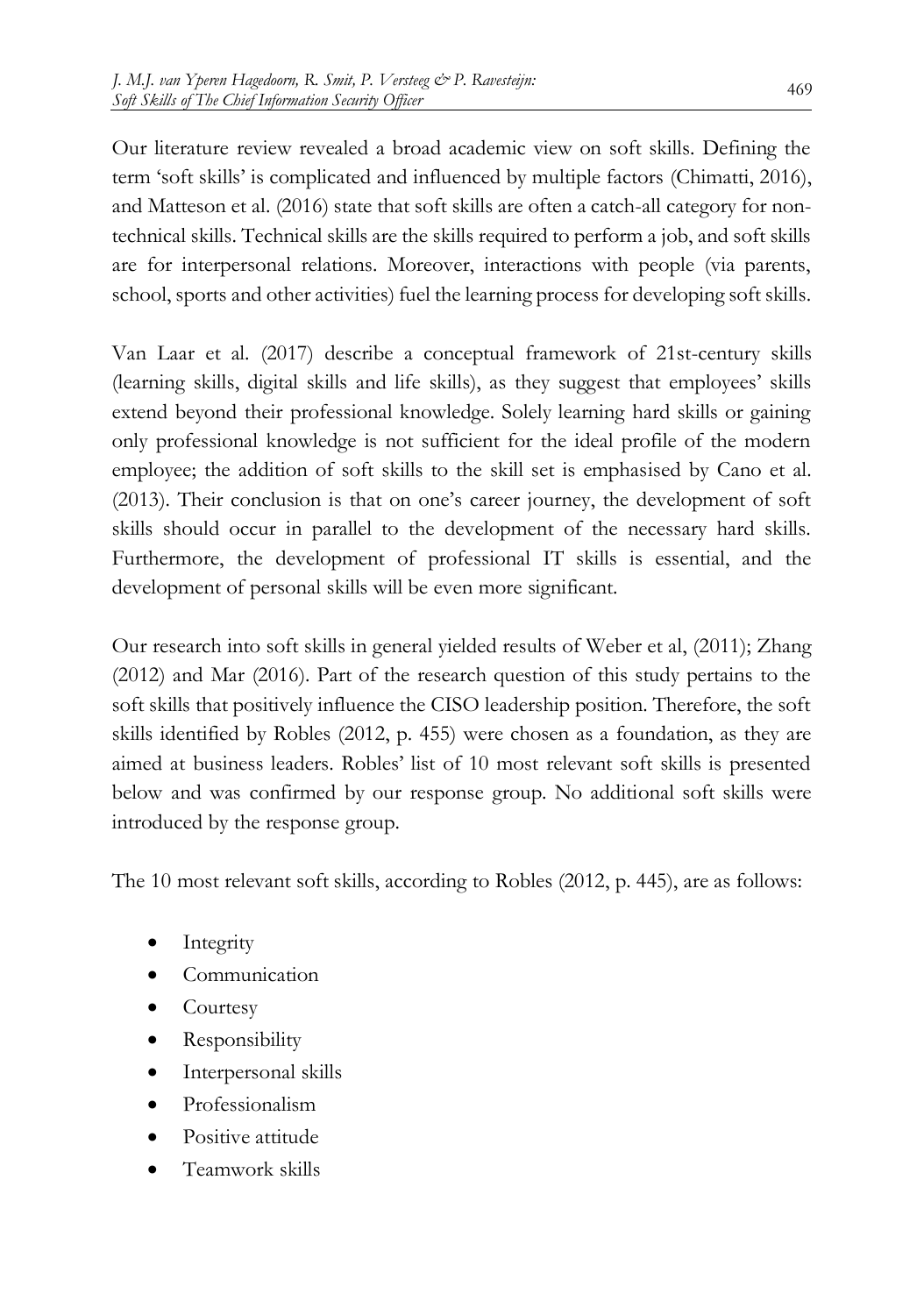- Flexibility
- Work ethic

## **3 Methodology used and research undertaken**

The goal of this research is to determine the soft skills that CISOs need to be able to attain a leadership role. For this, we used a multisource research approach (Zohrabi, 2013, p. 259) consisting of a literature review, an analysis of CISO job offers published on Dutch recruitment websites and a Delphi study with CISOs (Figure 1).



**Figure 2: Consolidated research process**

## **3.1 Job offer analysis**

In 2020, over the course of 5 months, eight different Dutch recruitment websites were scanned for publicly published CISO job ads. The collected job offers were the input for a quantitative content analysis (Bryman & Bell, 2015, pp. 558-559) via text coding, as described in Section 4.1. The goal was to understand the demand side of job descriptions, and these insights were used as input in the Delphi study.

## **3.2 Delphi study**

A Delphi study was conducted in the summer of 2020 to determine the soft skills from the CISO perspective. The Delphi method is an approach to capture existing knowledge and pinpoint areas of agreement or disagreement within a group of experts (Iqbal & Pipon-Young, 2009, p. 600). The target for the response group was set at 15 participants, which is a sufficient size, according to Okoli and Pwalowski (2004, p. 18).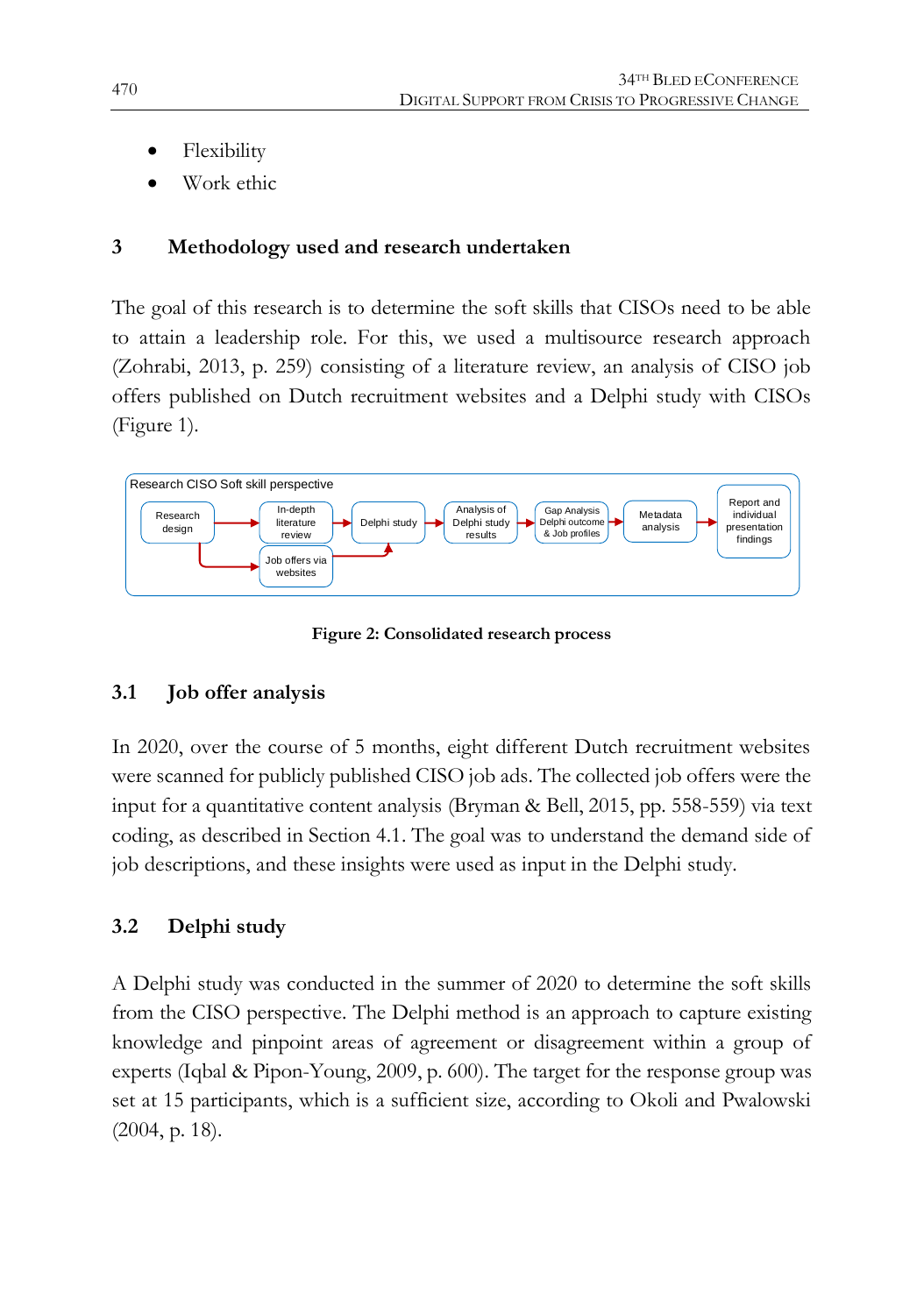### **3.2.1 Composition of the CISO response group and Delphi design choices**

The participants in Round 1 comprised 24 out of 31 invitees who met the criteria (CISOs in a Dutch organisation with 500 or more employees), and 23 CISOs took part in Round 2. The CISO response group works in eight different categories of organisations, such as education, information and communications, and human health, and the majority of the participants have an IT technology background. The key Delphi study design decisions are presented in Table 1.

| Criteria     | <b>Choices for Delphi study</b>                                            |
|--------------|----------------------------------------------------------------------------|
| Number of    | Two rounds                                                                 |
| rounds       | Reason: Round 1 was to capture the expert field input, and Round 2         |
|              | was to reach consensus from the respondent group (Hasson, Keeney,          |
|              | & McKenna, 2000)                                                           |
| Consensus    | Consensus was reached when 70% or more of the respondents agreed           |
| in the       | on statements in Round 1 or when they agreed on the majority of their      |
| Delphi       | feedback in Round 2, based on The Delphi Technique: Making Sense           |
| study        | of Consensus, Hsu and Sandford (2007).                                     |
| Consensus    | The use of combined consensus is based on Börger (2012, p. 157), who       |
| count in the | stated that respondents using Likert scales tend to answer moderately      |
| Delphi       | and avoid extreme answers. Therefore, both positive answers (agree         |
| study        | and strongly agree) were combined into one positive answer. A similar      |
|              | structure was used on the negative answers (disagree and strongly          |
|              | disagree).                                                                 |
| Mode of      | Remote survey                                                              |
| operation    | Reason: difficulty in planning the availability of CISOs to participate in |
|              | a group debate during the pandemic of 2020.                                |
| Anonymity    | Anonymous                                                                  |
|              | Reason: no need for personally identifiable information or opinions        |
|              | during analysis of data.                                                   |
| Locality     | In the Netherlands, Dutch organisations with more than 500 employees       |
|              | are considered to be an enterprise and are expected to have a mature       |
|              | security organisation led by a CISO.                                       |
| Media        | Electronic survey                                                          |
|              | Reason: ease of processing for participants and researchers.               |
| Validation   | Survey questions were validated by Gordon B Willis' (1999) Question        |
| of survey    | Appraisal System (QAS-99) and with two test rounds.                        |
| questions    |                                                                            |

**Table 1: Taxonomy of Delphi design choices**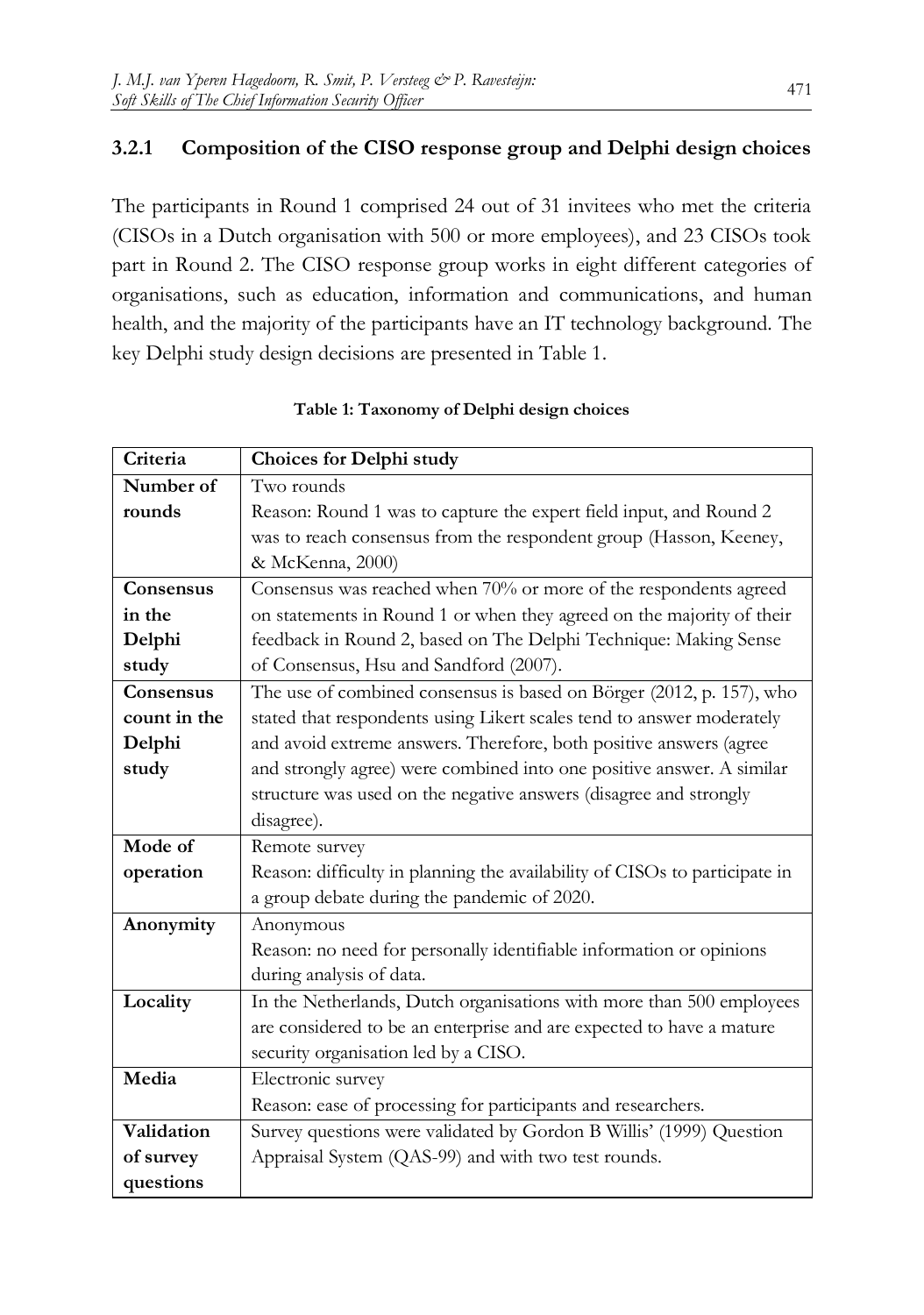| Criteria  | Choices for Delphi study                                                |  |  |  |  |  |  |  |  |  |
|-----------|-------------------------------------------------------------------------|--|--|--|--|--|--|--|--|--|
|           | Reason: QAS-99 provides a questionnaire preparation checklist, and      |  |  |  |  |  |  |  |  |  |
|           | field testing individual rounds prevents unclear questions and research |  |  |  |  |  |  |  |  |  |
|           | bias.                                                                   |  |  |  |  |  |  |  |  |  |
| Socially  | The questions were structured based on a five-scale Likert question     |  |  |  |  |  |  |  |  |  |
| desirable | with the neutral answer in Position 3. With this construct, positive    |  |  |  |  |  |  |  |  |  |
| answers   | answers were in Positions 1 and 2, while negative answers were in       |  |  |  |  |  |  |  |  |  |
|           | Positions 4 and 5. Using this structure, we included both the socially  |  |  |  |  |  |  |  |  |  |
|           | desirable and the extreme answers of respondents (Börger, 2012, p.      |  |  |  |  |  |  |  |  |  |
|           | 157.                                                                    |  |  |  |  |  |  |  |  |  |

### **4 Results and interpretation**

This section describes the three key areas of our research results. These are the outcome of the job ads analysis, the identified soft skills from a CISO perspective based on the Delphi study and the findings of the combined meta-analysis.

### **4.1 CISO job ads – a qualitative data analysis**

In total, 77 CISO job ads were analysed to gain insights into the soft skills that Dutch organisations demand from the CISO role. Most of the advertisements clearly described the desired hard skills in bulleted lists. However, the descriptions of soft skills in the job ads were less clear. In the 77 analysed ads, the need for soft skills was mostly formulated in descriptive sentences and not explicitly listed. Writing and communicating appeared most frequently when analysing the job ads, for example '*Excellent written*  $\dot{\mathcal{C}}$  spoken *English essential. Multiple languages preferred*<sup>'</sup> (ING, 2019).

Text analysis provides information on the frequency of quotations, or text elements, that align with a label (groundedness of codes). In the data analysis, labelling was applied using the soft skills identified by Robles (2012), with the addition of 'leadership'. Leadership was added because this study researches the influence of soft skills on the CISO leadership position, and the adopted soft skills list does not include leadership. Our analysis of the demand for soft skills in job ads revealed that communication is the top soft skill based on the groundedness of codes, as illustrated in

[Figure .](#page-7-0)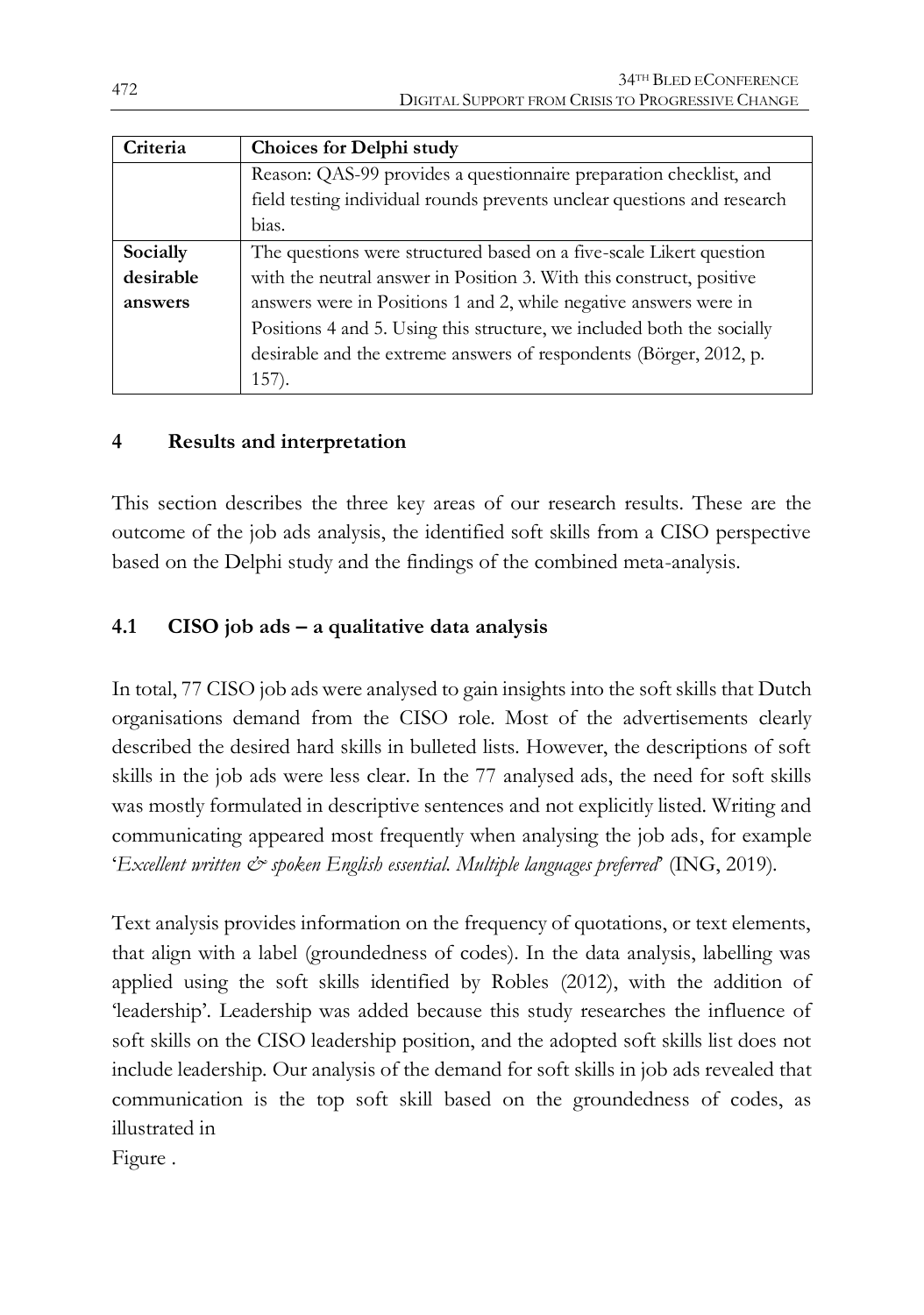

**Figure 2: Groundedness of soft skills in job ads**

#### <span id="page-7-0"></span>**4.2 Outcome of the Delphi study – CISOs**

All of the CISOs in the response group ( $N = 24$ ) are familiar with soft skills (12.5%) extremely familiar, 66.7% very familiar) and the concept of leadership style skills (50% very familiar, 50% moderately familiar).

The CISO response group, however, values the relevance of soft skills and rated the use of variations of soft skills in different organisations and with different audiences as highly relevant. Based on the soft skills identified by Robles (2012), the participants agreed (strongly agree / agree, range of means:  $1.43-1.78$ ,  $N = 23$ ) that soft skills are relevant for a CISO. Although the Dutch CISOs recognised those soft skills, they had a different view on their order of importance. They agreed on the ranking, based on Round 1, with a  $73.9\%$  consensus in Round 2 ( $N = 23$ ). Table displays the soft skills' rankings.

<span id="page-7-1"></span>

| Rank     | Soft skill       | Ranking by Robles (2012) |
|----------|------------------|--------------------------|
|          | Communication    |                          |
| <u>.</u> | Leadership style | -                        |
|          | Integrity        |                          |

**Table 2: Soft skills confirmation – CISO response group**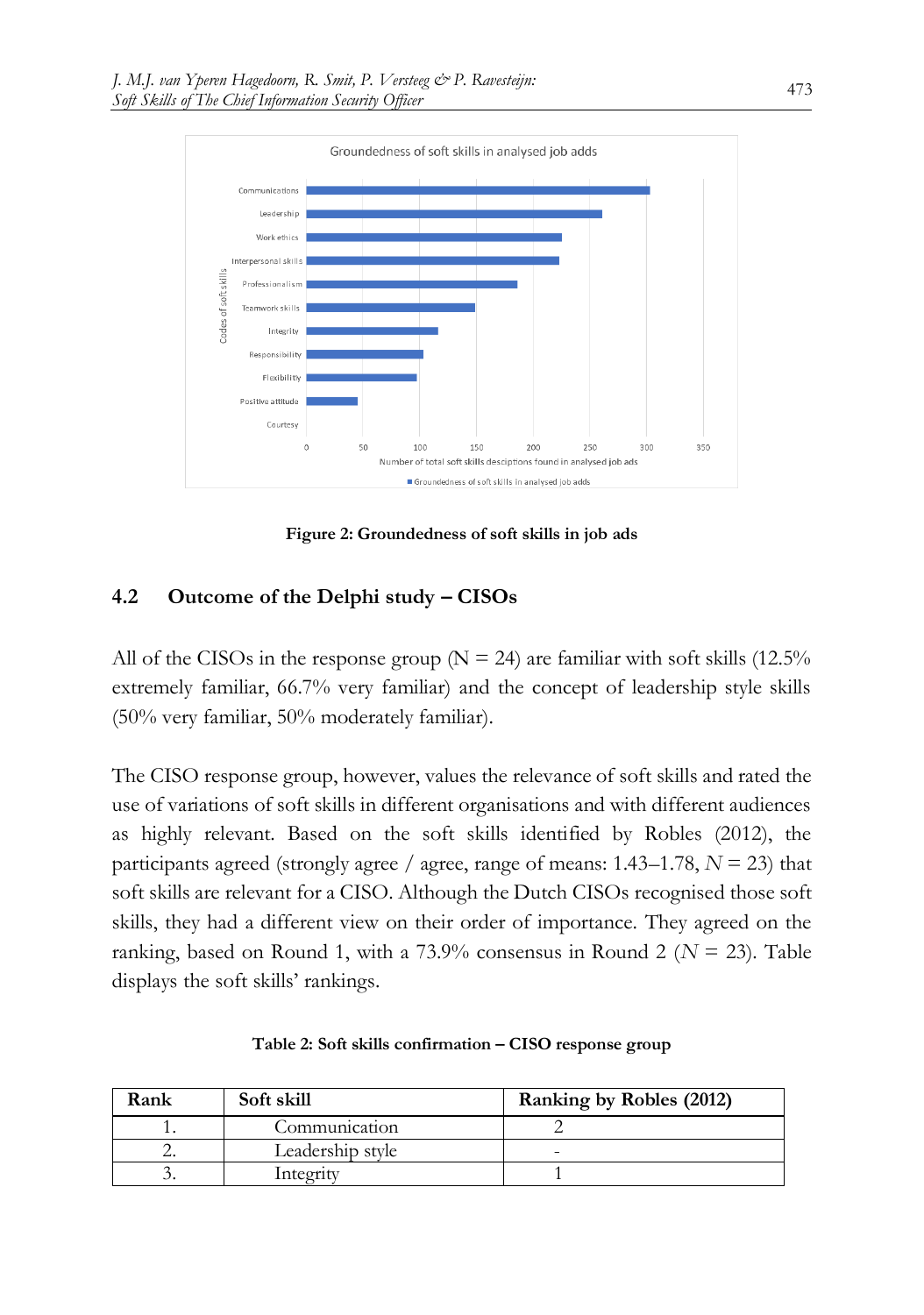| Rank                                                                              | Soft skill           | Ranking by Robles (2012) |  |  |  |  |
|-----------------------------------------------------------------------------------|----------------------|--------------------------|--|--|--|--|
| 4.                                                                                | Interpersonal skills |                          |  |  |  |  |
| 5.                                                                                | Professionalism      |                          |  |  |  |  |
| 6.                                                                                | Work ethic           | 10                       |  |  |  |  |
|                                                                                   | Responsibility       |                          |  |  |  |  |
| 8.                                                                                | Teamwork skills      |                          |  |  |  |  |
| 9.                                                                                | Positive attitude    |                          |  |  |  |  |
| 10.                                                                               | Flexibility          |                          |  |  |  |  |
| 11.                                                                               | Courtesy             |                          |  |  |  |  |
| Note that the soft skill 'leadership' is not included in Robles' (2012) overview. |                      |                          |  |  |  |  |

Regarding leadership style, there was consensus among the CISO response group: Round 2 revealed that 78.3% (*N* = 23) *strongly agreed* and *agreed* on the question, 'do you agree with the consensus of the responders that the combination of transactional and transformational leadership is the most relevant leadership style a CISO must have?'. The transactional and transformational leadership style is based on research by Gurl et al. (2019), who relate three different leadership styles (management, transactional and transformational leadership) to users' compliance intentions.

The questions regarding leadership position, leadership style and the effect of softs skills on leadership (presented in Appendix A) were valued as highly relevant in the response group. The mean – ranging from 1.57 to 1.96 (*N* = 23) depending on the question – suggests that the respondents agree that the effect of soft skills is relevant for a CISO leadership position.

The CISOs in our study reached a high level of consensus  $(+70\%, N = 23)$  on the relevance of soft skills in the recruiting phase. They have found that these skills are a priority in selecting the best-fitting CISO and must be described in CISO-related job ads.

The data set of the Delphi CISO response group was analysed for correlation using Spearman's rank correlation coefficient, where  $d =$  the difference between ranks and  $n =$  the amount of data points:

$$
\left(\rho s = 1 - \frac{6 \sum d_i^2}{n(n^2 - 1)}\right).
$$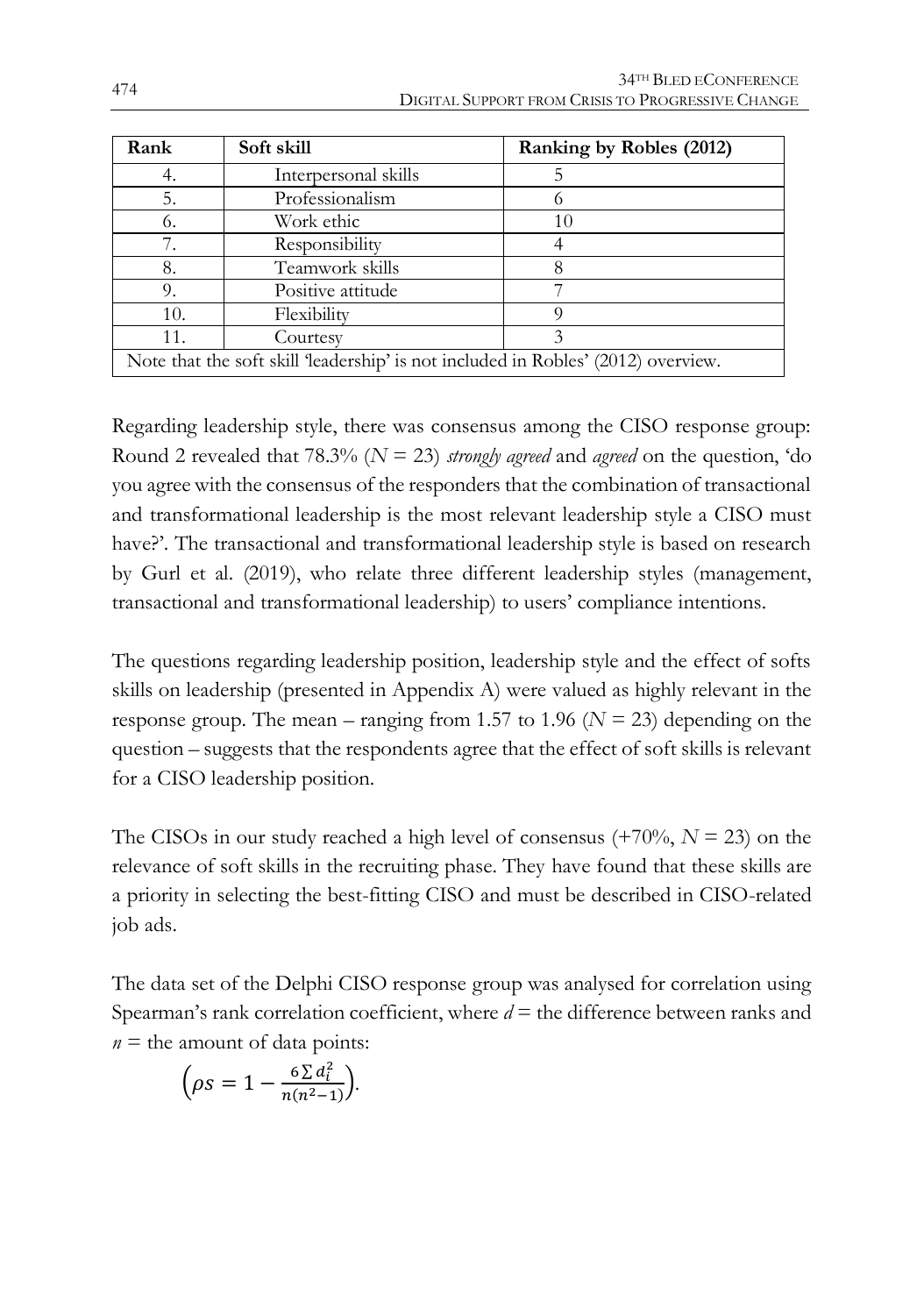This non-parametric measure of statistical dependence between the rankings of two variables is optimal for the ordinal data set of the CISO Round 2 responses (Baarda & Dijkum, 2014, p. 121). We now discuss the two most significant, positive correlations. The correlation between the relevance of CISO softs skills and CISO leadership skills is significantly positive, as shown in Appendix B. The respondents have found that a CISO applying soft skills has a better leadership position  $(r =$  $0.721, p \le 0.001$ . The relevance is in soft skills in general for a CISO and in applying a different set of soft skills depending on the audience. Soft skills also contribute to various leadership styles in different circumstances. With a score of 0.527 on Spearman's rho, the second significant, positive correlation is between soft skills' contribution to various leadership styles in different circumstances and the prioritisation of soft skills in recruitment. Here, the CISOs emphasised the importance of the effect that soft skills have on the leadership position, and they value the focus of soft skills in the recruitment phase.

#### **5 Discussion and conclusion**

To answer our main research question – What soft skills positively influence the chief information security officer leadership position in Dutch organisations with more than 500 employees? – we list the relevant soft skills below. The ranking is based on both the CISO response group and the ranking from the collected job ads (both weighted equally):

- 1. Communication
- 2. Leadership not included in Robles' (2012) overview
- 3. Interpersonal skills
- 4. Professionalism
- 5. Integrity
- 6. Work ethic
- 7. Responsibility
- 8. Teamwork skills
- 9. Positive attitude
- 10. Flexibility
- 11. Courtesy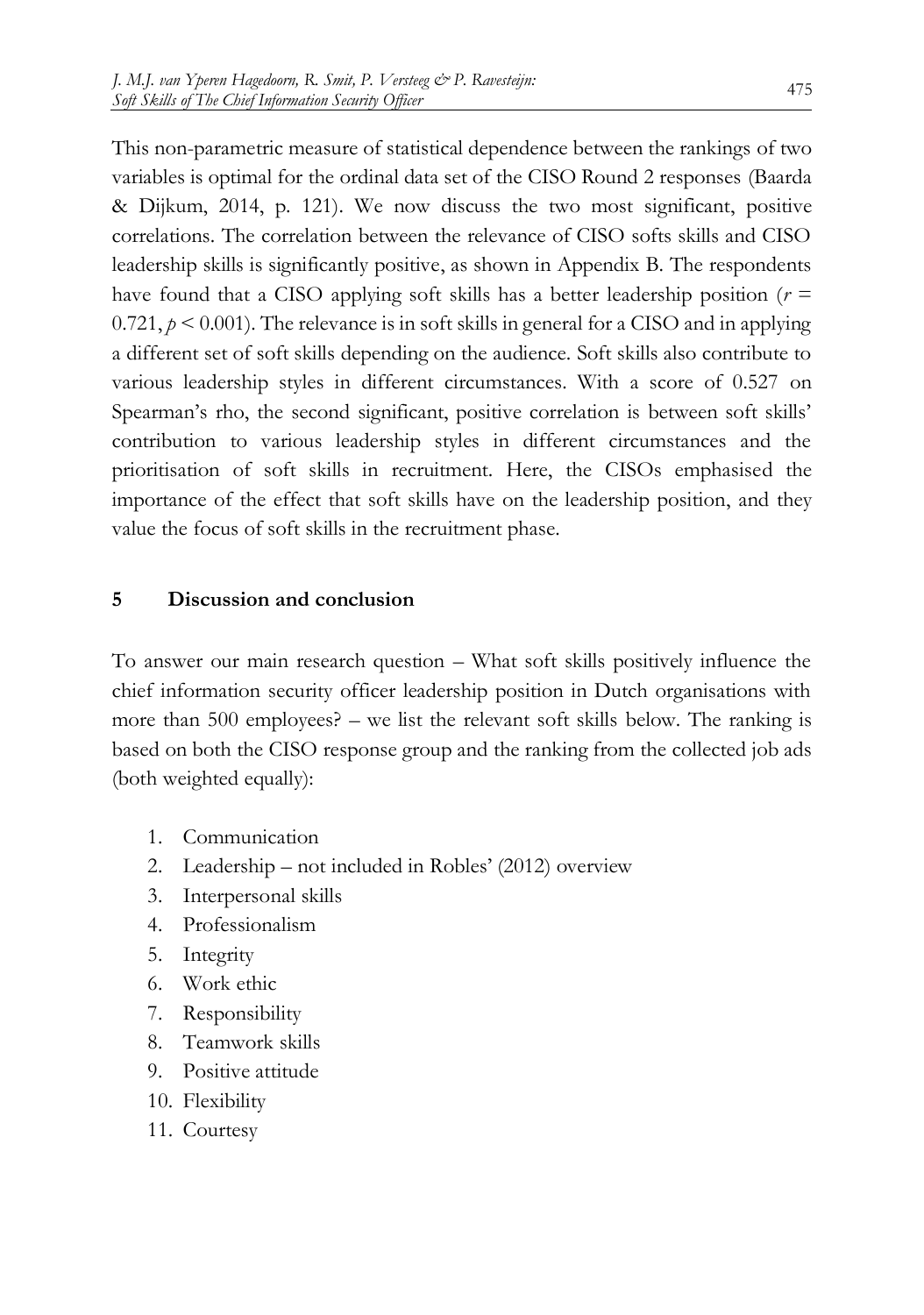This list is the outcome of the research. It is our conclusion that a CISO leadership position can be improved with these soft skills.

### **5.1 Practical implications**

The primary goal of this study is to contribute to academic evidence regarding the soft skills that positively influence the CISO leadership position. We found that CISO job descriptions should contain clearer details regarding the necessary soft skills, taking into account the leadership style for a specific organisation. Better descriptions can improve the selection process, which in turn can improve alignment between the tasks and responsibilities of a CISO and the demand from business. In addition, based on the outcome that soft skills are highly relevant, education curricula and frameworks for personal development should focus on those muchneeded skills. Lavasseur (2013) demonstrated that hard skills are developed through education and training, whereas soft skills are acquired through self-actuation; therefore, CISO-related curricula should include a focus on self-actuation.

From the analysis of the Delphi study, we found that soft skills should be a topic when recruiting a CISO. The practical implication is that an assessment of soft skills should be part of the recruitment process and balanced with the desired hard skills.

Combining the outcome of the job ads analysis and the experts' input that soft skills should be a priority in recruitment, the conclusion is that soft skills are not clearly listed in job ads. If soft skills are clearly articulated in job descriptions, then the recruitment of the most suitable candidate as well as the development of current CISOs' soft skills will be positively influenced. Furthermore, CISOs should be selfactuated for soft-skill development (Levasseur, 2013).

#### **References**

B.Willis, G., & Lessler, J. T. (1999). Question Appraisal System QAS-99. Researchgate, 1-86. Baarda, B., & Dijkum, C. v. (2014). Statistiek met SPSS. Groningen: Noordhof Uitgevers bv. Börger, T. (2012). Social desirablility and environmental valuation. Frankfurt am Main: Peter Lang. Bryman, A., & Bell, E. (2015). Business Research Methods. New York: Oxford University Press. Cano, C., Fernández-Sanz, L., & Misra, S. (2013, January - March). Featuring CIO: Roles, Skills and Soft Skills. International Journal of Human Capital and Information Technology Professionals, pp. 22-33.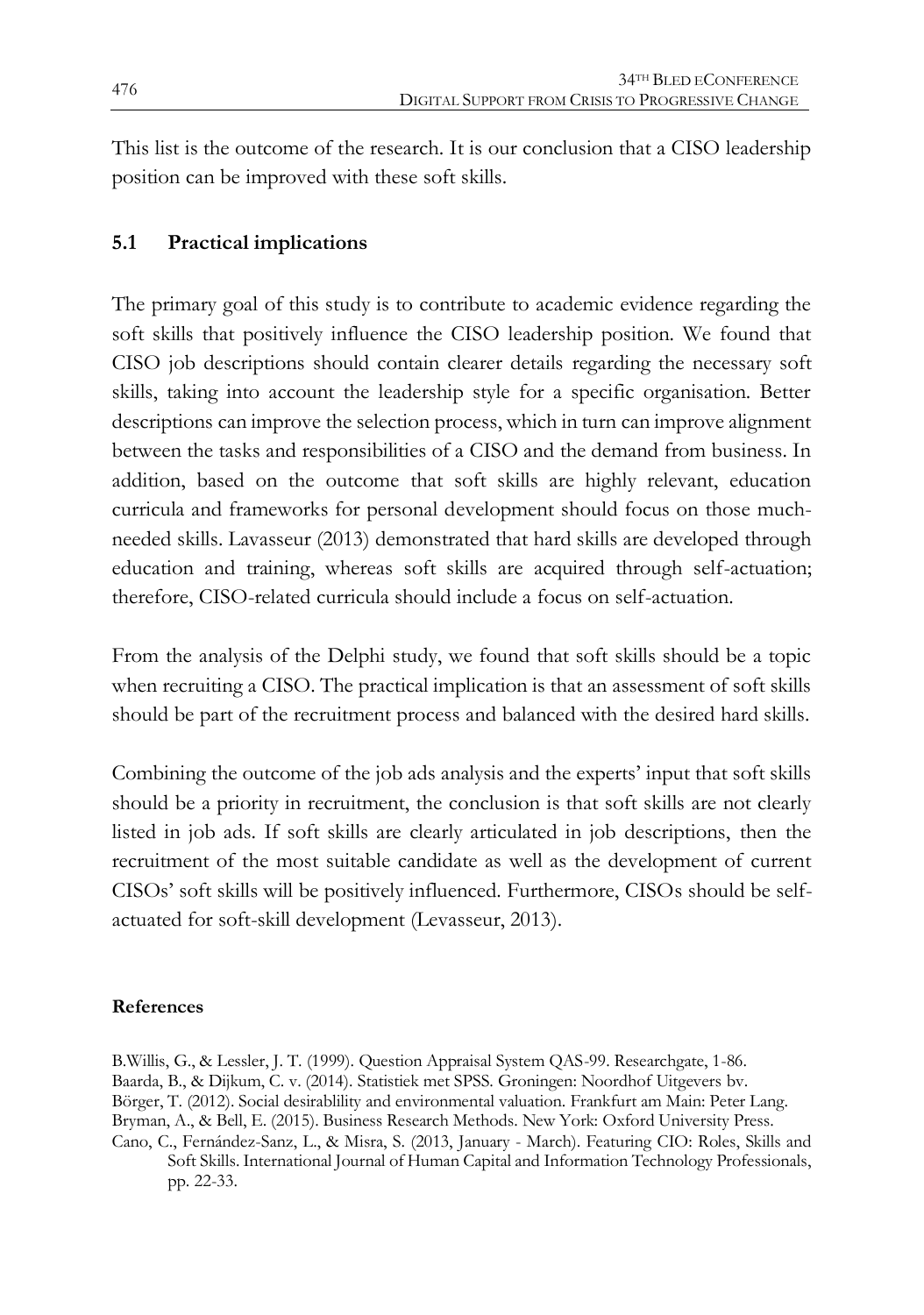- Chimatti, B. (2016). Definition, development, assessment of soft skills and their role for the quality of organizations and enterprises. International Journal for Quality Research v10 n1, 97-130.
- Collette, R., Gentile, M., & Gentile, S. (2008). CISO Soft Skills. New York: Auerbach Publications.
- Death, D. (2019, February 18). Security Current Resources. Retrieved from Security Current: https://securitycurrent.com/must-have-skills-for-cisos-a-cisos-connect-report/
- ENISA. (2019, January 28). ENISA Publications. Retrieved from ENISA:
- https://www.enisa.europa.eu/publications/enisa-threat-landscape-report-2018 Fitzgerald, T., & Krausse, M. (2007). CISO Leadership: essential principles for success. New York: Auerback Publications.
- Gentile, M., & Ron Collette, T. D. (2016). The CISO Handbook. New York: CRC Press.
- Guhr, N., Lebek, B., & Breitner, M. H. (2019, March). The impact of leadership on employees' intended information security behaviour: An examination of the full-range leadership theory. Information Systems Journal, pp. 340-362.
- Hasson, F., Keeney, S., & McKenna, H. (2000). Research guidelines for the Delphi survey technique. Journal of advanced nursing, 1008-1015.
- Hayslip, G. (2019, May 5). CISO Manifesto: Recruiting CISOs not Unicorns. Retrieved from Peerlyst: https://www.peerlyst.com/posts/ciso-manifesto-recruiting-cisos-not-unicorns-gary-hayslipcissp-cisa-crisc-

ccsk?utm\_source=peerlyst\_perspective&utm\_medium=email&utm\_content=peerlyst\_post& utm\_campaign=top\_posts\_on\_peerlyst\_this\_week\_05142019

- Hsu, C.-C., & Sandford, B. A. (2007). The Delphi Technique: Making Sense Of Consensus. Practical Assessment, Research & Evaluation, 1-8.
- IGguru . (2019, March 12). IGguru News. Retrieved from IGguru Information Governance News & Community:
	- https://igguru.net/2019/03/12/ciso-the-c-level-executive-missing-from-your-board/
- ING. (2019, 04 28). Indeed. Retrieved from Indeed: indeed.nl
- Iqbal, S., & Pipon-Young, L. (2009, July). The Delphi method. The Psychologist, pp. 598-601.
- Levasseur, R. E. (2013). People Skills: Developing Soft Skills— A Change Management Perspective. Interfaces, 566-571.
- Mar, A. (2016, July 7). 87 Soft Skills (The Big List). Retrieved from Simplicable: https://training.simplicable.com/training/new/87-soft-skills
- Matteson, M. L., Anderson, L., & Boyden, C. (2016). "Soft Skills": A Phrase in Search of Meaning. portal: Libraries and the Academy, 16(1), 71-88.
- Okoli, C., & Pawlowski, S. D. (2004). The Delphi method as a research tool: An example, design considerations and applications. Information & Management, 15-29.
- Putrus, R. (2019). The role of the CISO and the digital security landscape. ISACA Journal, 2, 22-29.
- Robles, M. M. (2012). Executive perceptions of the top 10 soft skills needed in today's workplace. Business Communication Quarterly, 453-465.
- The Open University. (2019, 05 18). Information technology: A new era? Retrieved from OpenLearn: https://www.open.edu/openlearn/people-politics-law/politics-policypeople/sociology/information-technology-new-era/content-section-0?activetab=description-tab
- Van Laar, E., van Deursen, A. J., van Dijk, J. A., & de Haan, J. (2017). The relation between 21stcentury skills and digital skills: A systematic literature review. Elsevier Computers in Human Behavior, pp. 577-588.
- Weber, M. R., Crawford, A., Rivera Jr., D., & Finley, D. A. (2011). Using Delphi Panels to Assess Soft Skill Competencies in Entry Level Managers. Journal of Tourism Insights, 1(1), 98-106.
- Zhang, A. (2012). Peer Assessment of Soft Skills and Hard Skills. Journal of Information Technology Education: Research, 11, 155-168.
- Zohrabi, M. (2013, Februari). Mixed Method Research: Instruments, Validity, Reliability and Reporting Findings . Theory and Practice in Language Studies, pp. 254-262.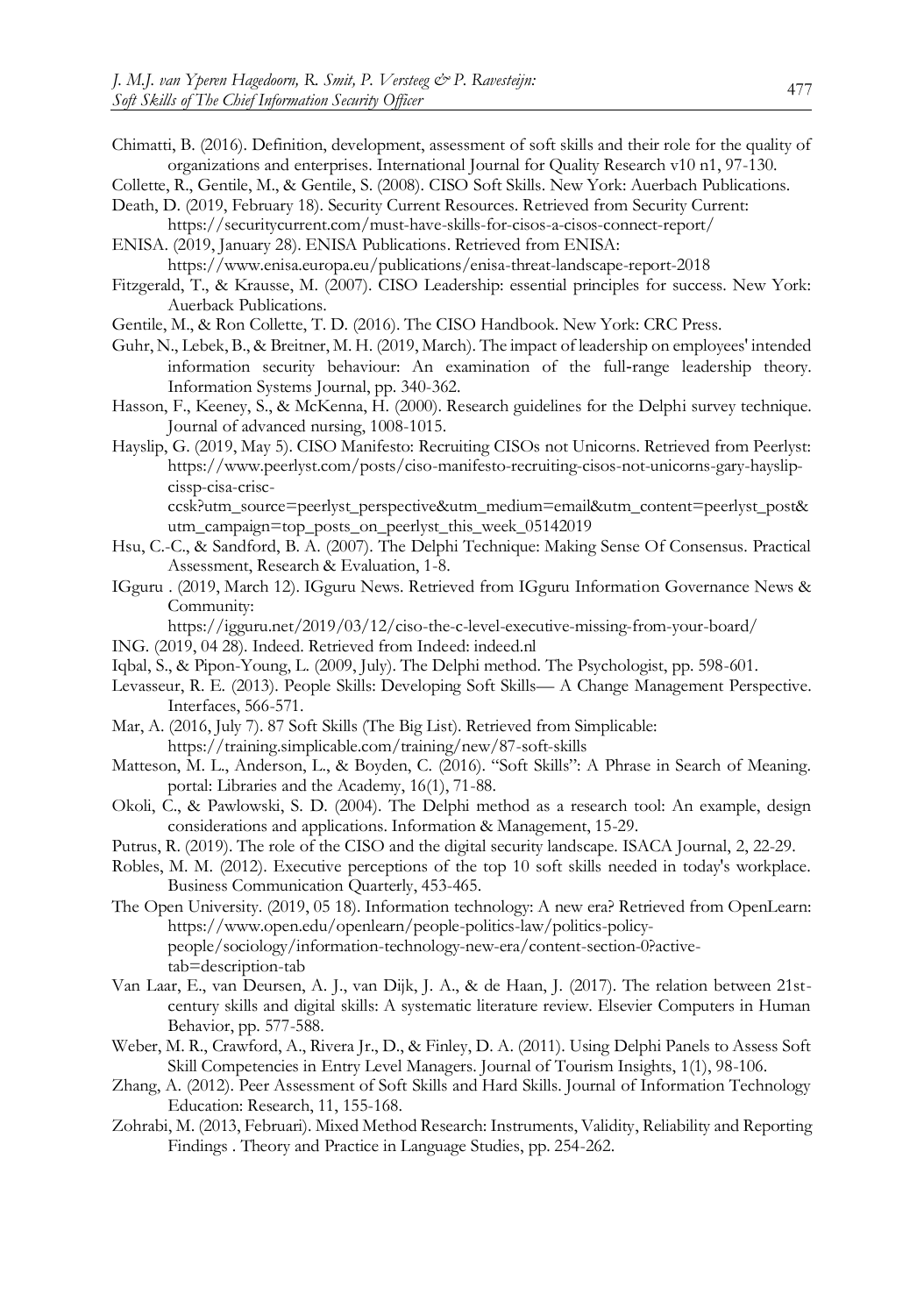## **Appendix A**

The questions regarding leadership position, leadership style and the effect of softs skills on leadership as part of the first Delphi round are presented below.

| Leadership style and effect                                                               |                            |  |  |  |  |  |
|-------------------------------------------------------------------------------------------|----------------------------|--|--|--|--|--|
| A CISO has a leadership position. These questions are to get an insight in the leadership |                            |  |  |  |  |  |
| style and position of the CISO.                                                           |                            |  |  |  |  |  |
| Q19. Leadership styles                                                                    | Answer options:            |  |  |  |  |  |
| Are you familiar with variations in leadership styles?                                    | Extremely                  |  |  |  |  |  |
|                                                                                           | Very                       |  |  |  |  |  |
|                                                                                           | Moderately                 |  |  |  |  |  |
|                                                                                           | Slightly                   |  |  |  |  |  |
|                                                                                           | Not at all                 |  |  |  |  |  |
|                                                                                           | Do not know                |  |  |  |  |  |
| Q20. Which type of leadership style should a CISO                                         | Answer option:             |  |  |  |  |  |
| have?                                                                                     | Select best fit leadership |  |  |  |  |  |
| Leadership by management position (leadership style                                       | style.                     |  |  |  |  |  |
| based on a hierarchy position);                                                           |                            |  |  |  |  |  |
| Transactional leadership (leadership style based on                                       |                            |  |  |  |  |  |
| rewards and controls in exchange for achieving previously                                 |                            |  |  |  |  |  |
| defined governance goals);                                                                |                            |  |  |  |  |  |
| Transformational leadership (leadership style based on                                    |                            |  |  |  |  |  |
| lead by good example and motivate followers to identify                                   |                            |  |  |  |  |  |
| with them);                                                                               |                            |  |  |  |  |  |
| Combination of Transactional and Transformational                                         |                            |  |  |  |  |  |
| leadership;                                                                               |                            |  |  |  |  |  |
| Other (please specify):                                                                   |                            |  |  |  |  |  |
|                                                                                           |                            |  |  |  |  |  |
| Q21. Do you agree with the following statements on                                        | Answer options:            |  |  |  |  |  |
| CISO leadership and soft skills.                                                          | Extremely                  |  |  |  |  |  |
| The CISO will function at her/his best when they have a                                   | Very                       |  |  |  |  |  |
| leadership position.                                                                      | Moderately                 |  |  |  |  |  |
| The CISO should be able to demonstrate specific                                           | Slightly                   |  |  |  |  |  |
| leadership styles in various situations.                                                  | Not at all                 |  |  |  |  |  |
| The CISO has a better leadership experience with soft                                     | Do not know                |  |  |  |  |  |
| skills.                                                                                   |                            |  |  |  |  |  |
| The CISO should be able to demonstrate specific soft                                      |                            |  |  |  |  |  |
| skills in various situations.                                                             |                            |  |  |  |  |  |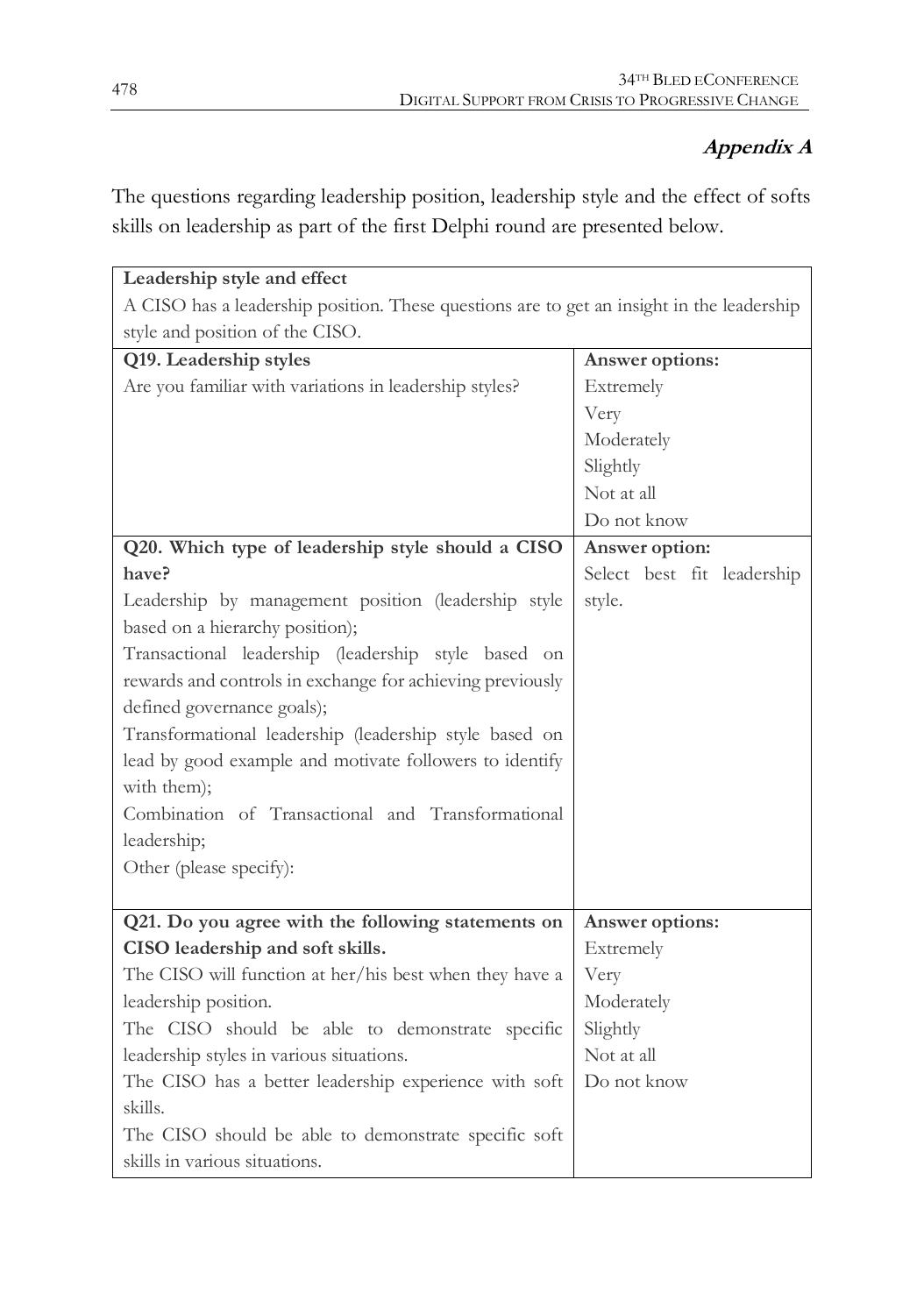# **Appendix B: Table displaying Spearman's correlation coefficient – CISO response group**

|                     | Spearman's correlation coefficient - CISO response group |          |            |       |       |           |          |          |  |
|---------------------|----------------------------------------------------------|----------|------------|-------|-------|-----------|----------|----------|--|
| Survey questions    | Relevance                                                | Q10.1.   | Leadership | Q6.1. | Q9.1. | Q11.1.    | Q11.2.   | Q12.1.   |  |
| (top row / left)    | CISO_SK                                                  |          | CISO_SK    |       |       |           |          |          |  |
| column)             |                                                          |          |            |       |       |           |          |          |  |
| <b>RelevanceCIS</b> | 1.000                                                    | $-0.013$ | $0.721**$  | 0.198 | 0.219 | 0.269     | $-0.202$ | $-0.020$ |  |
| $O_SK$              |                                                          | 0.954    | 0.000      | 0.365 | 0.315 | 0.214     | 0.355    | 0.929    |  |
| $(Q4.1 - Q4.5)$     |                                                          |          |            |       |       |           |          |          |  |
| Q10.1. Do you       | $-0.013$                                                 | 1.000    | 0.050      | 0.251 | 0.092 | $-0.138$  | $-0.073$ | $-0.364$ |  |
| agree with the      | 0.954                                                    |          | 0.819      | 0.248 | 0.678 | 0.530     | 0.741    | 0.088    |  |
| responders'         |                                                          |          |            |       |       |           |          |          |  |
| consensus of        |                                                          |          |            |       |       |           |          |          |  |
| very relevant       |                                                          |          |            |       |       |           |          |          |  |
| on the              |                                                          |          |            |       |       |           |          |          |  |
| question: 'the      |                                                          |          |            |       |       |           |          |          |  |
| CISO will           |                                                          |          |            |       |       |           |          |          |  |
| function at         |                                                          |          |            |       |       |           |          |          |  |
| her/his best        |                                                          |          |            |       |       |           |          |          |  |
| when they have      |                                                          |          |            |       |       |           |          |          |  |
| a leadership        |                                                          |          |            |       |       |           |          |          |  |
| position?'          |                                                          |          |            |       |       |           |          |          |  |
| LeadershipCIS       | $0.721***$                                               | 0.050    | 1.000      | 0.173 | 0.268 | $0.527**$ | 0.029    | 0.196    |  |
| $O_SK$              | 0.000                                                    | 0.819    |            | 0.430 | 0.217 | 0.010     | 0.896    | 0.371    |  |
| $(Q10.2-Q10.4)$     |                                                          |          |            |       |       |           |          |          |  |
| Q6.1. Do you        | 0.198                                                    | 0.251    | 0.173      | 1.000 | 0.039 | $-0.168$  | $-0.198$ | 0.047    |  |
| agree with the      | 0.365                                                    | 0.248    | 0.430      |       | 0.861 | 0.442     | 0.365    | 0.833    |  |
| ranking?            |                                                          |          |            |       |       |           |          |          |  |
| Q9.1. Do you        | 0.219                                                    | 0.092    | 0.268      | 0.039 | 1.000 | 0.128     | $-0.318$ | $-0.315$ |  |
| agree with the      | 0.315                                                    | 0.678    | 0.217      | 0.861 |       | 0.561     | 0.139    | 0.143    |  |
| consensus of        |                                                          |          |            |       |       |           |          |          |  |
| the responders      |                                                          |          |            |       |       |           |          |          |  |
| that the            |                                                          |          |            |       |       |           |          |          |  |
| combination of      |                                                          |          |            |       |       |           |          |          |  |
| transactional       |                                                          |          |            |       |       |           |          |          |  |
| and                 |                                                          |          |            |       |       |           |          |          |  |
| transformation      |                                                          |          |            |       |       |           |          |          |  |
| al leadership is    |                                                          |          |            |       |       |           |          |          |  |
| the most            |                                                          |          |            |       |       |           |          |          |  |
| relevant            |                                                          |          |            |       |       |           |          |          |  |
| leadership style    |                                                          |          |            |       |       |           |          |          |  |
| a CISO must         |                                                          |          |            |       |       |           |          |          |  |
| have?               |                                                          |          |            |       |       |           |          |          |  |
| Q11.1. Do you       | 0.269                                                    | $-0.138$ | $0.527**$  |       | 0.128 | 1.000     | 0.103    | $0.500*$ |  |
| agree with the      |                                                          |          |            | 0.168 |       |           |          |          |  |
| responders'         | 0.214                                                    | 0.530    | 0.010      | 0.442 | 0.561 |           | 0.640    | 0.015    |  |
| consensus of        |                                                          |          |            |       |       |           |          |          |  |